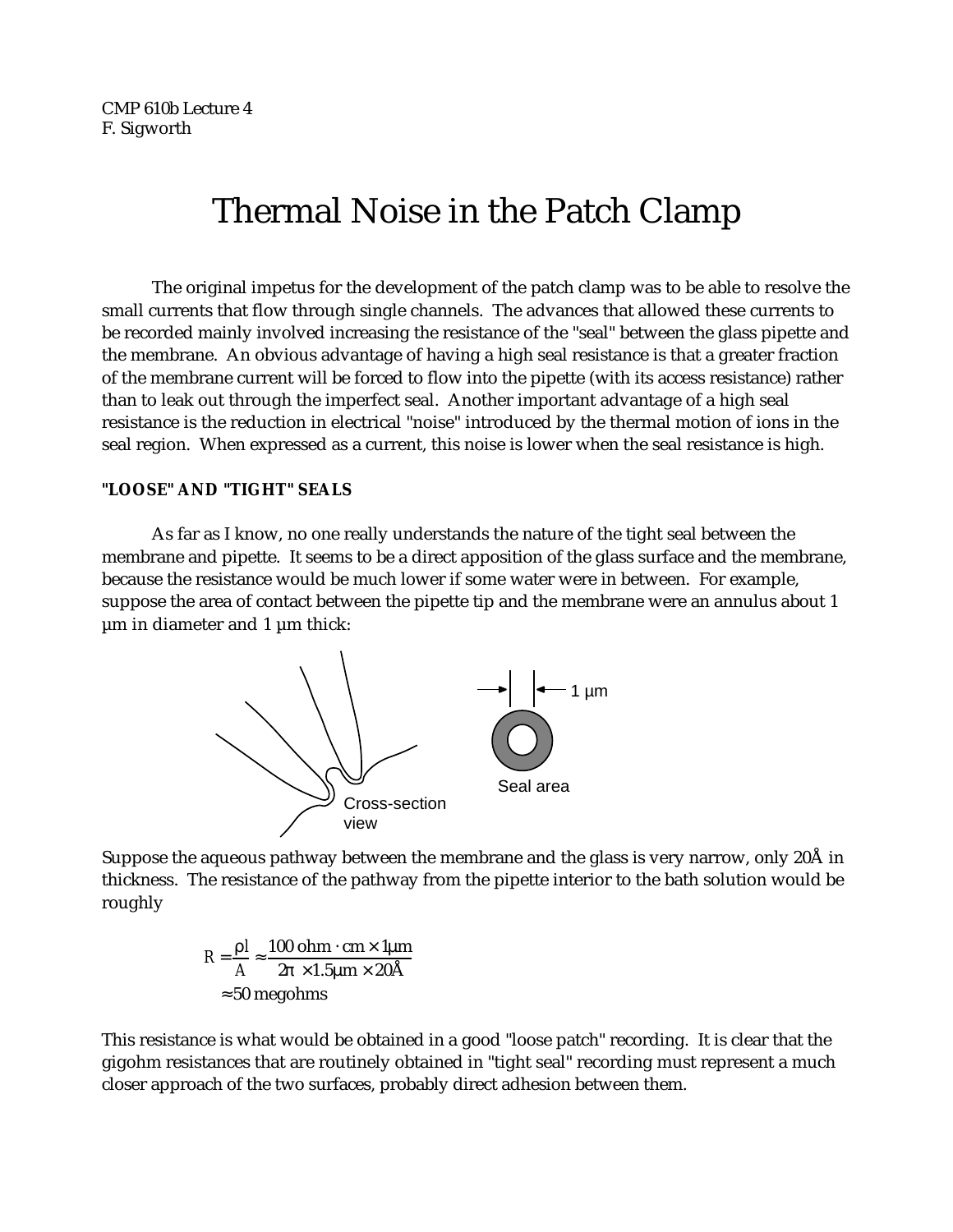#### **THERMAL NOISE AND CONDUCTANCE**

Various electrical noise sources place limits on the resolution of current recordings. An important one arises from the seal resistance, but there are other significant noise sources as well. I will give here an overview of the general theory of the electrical noise due to the thermal motion of charged particles. Nearly all of the noise sources in the patch clamp can be described using this theory.

In this theory I will make use of the idea of random variables. A random variable *x* is a quantity that takes on a different value every time we go to measure it. We can talk about a particular *realization* of the variable, i.e. a particular measured value, but it is more informative to talk about average values. For example, we can write <*x*> which is the average value- formally, the *Expectation value*--of *x*. You can imagine that the expectation value is the value you would get by averaging over an infinite number of measurements of *x*. Similarly, we can take the expectation value of functions of *x*. The expectation of *x* 2 is written as <*x* 2>. The variance of the random variable is just <*x* 2> if the mean value happens to be zero. In general, the variance

$$
^{2}=\left\langle x^{2}\right\rangle -\left\langle x\right\rangle ^{2}
$$

is given by the expectation of *x* 2 minus the square of the expectation of *x*.

We can compute the size of random current fluctuations from the brownian motion of a charged particle. Suppose we place a charged particle inside a container with electrodes at each end (the particle might be a single ion in very pure water, or an electron in a vacuum):



Whenever the particle moves in the positive *x* direction we observe a positive current *I* flowing in the external circuit. We can describe this by a charge movement *Q* in the circuit that reflects the position and charge *q* on the particle,

$$
Q = \frac{qx}{l}
$$
 (1)  
ll be

and the current wil

$$
I = \frac{dQ}{dt}.
$$
 (2)

How can we describe the random motion of the particle? Einstein's equation for Brownian motion says that average squared displacement of the particle during a time *t* is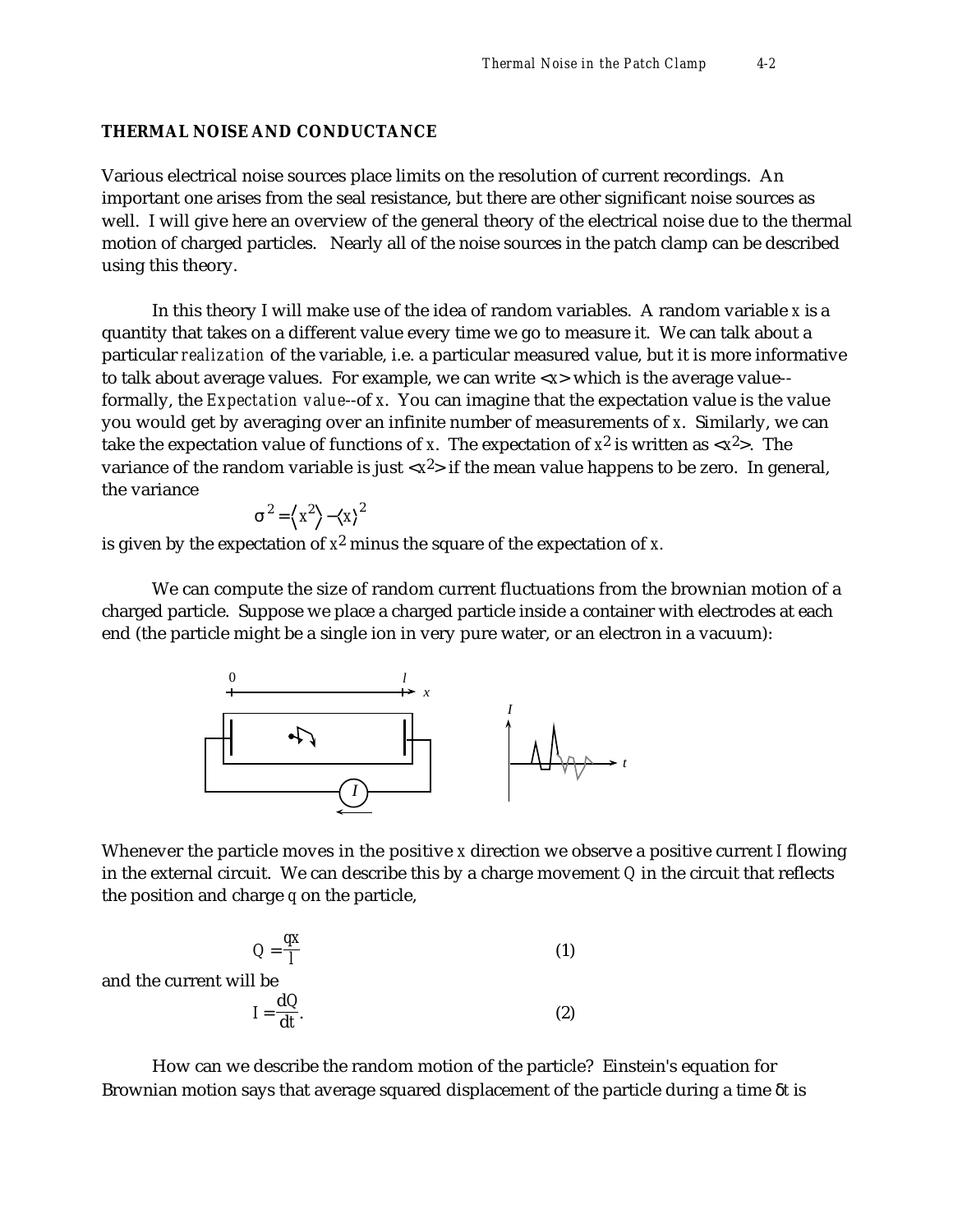$$
\langle x^2 \rangle = 2D \quad t. \tag{3}
$$

Thus if we were to take "snapshots" of the particle position at time intervals *t* we would see that the square of the difference in the *x* position will, on the average, be given by eqn. (3). Because of the "random walk" nature of the particle motion, the average difference in *x* itself will be zero. But the square of the difference in *x* will always be a positive number, and gives us a measure of how far the particle moves.

Now let us define the time-averaged current *I* as the average current during a time interval *t*. Thus the analogue of eqn. (2) is

$$
\overline{I} = \frac{Q(t+ t) - Q(t)}{t}.
$$
 (4)

Now what we would like to do is to obtain a value for the magnitude of *I* . Again, *I* itself is going to average to zero, but we can say something about < *I* 2>, using eqns. (1) and (3):

$$
\langle \bar{I}^2 \rangle = \frac{q^2 \langle x^2 \rangle}{l^2 t}
$$

$$
= \frac{2q^2 D}{l^2 t}.
$$

What if we had more than one particle giving rise to our current? We can calculate  $<\!\!\bar{I}^2\!\!>$ in this case on the basis of a fundamental theorem in statistics. Let **r** and **s** be random variables having zero mean, i.e.  $\langle r \rangle = 0$  and  $\langle s \rangle = 0$ , and also let them be statistically independent. Then if we have a new random quantity

 $z = r + s$ then the mean squared value (variance) of **z** will be simply  $\langle z^2 \rangle = \langle r^2 \rangle + \langle s^2 \rangle$ 

i.e. the sum of the variances of **r** and **s**.

By this argument we can say that if there were *N* identical particles, and that these particles did not interact (thus having statistically independent motions) then the time-averaged current will be given by

$$
\langle \bar{1}^2 \rangle = \frac{2Nq^2D}{l^2 t},\tag{5}
$$

That is, the variance of *I* increases linearly with the number of particles.

It is now of interest to compare the size of these current fluctuations with the conductance of our system. This system is just a resistor; if we impose a voltage *V* between the electrodes, an average current <*I*> will flow as the particles are pushed along in the electric field. In this case, the average velocity of a particle is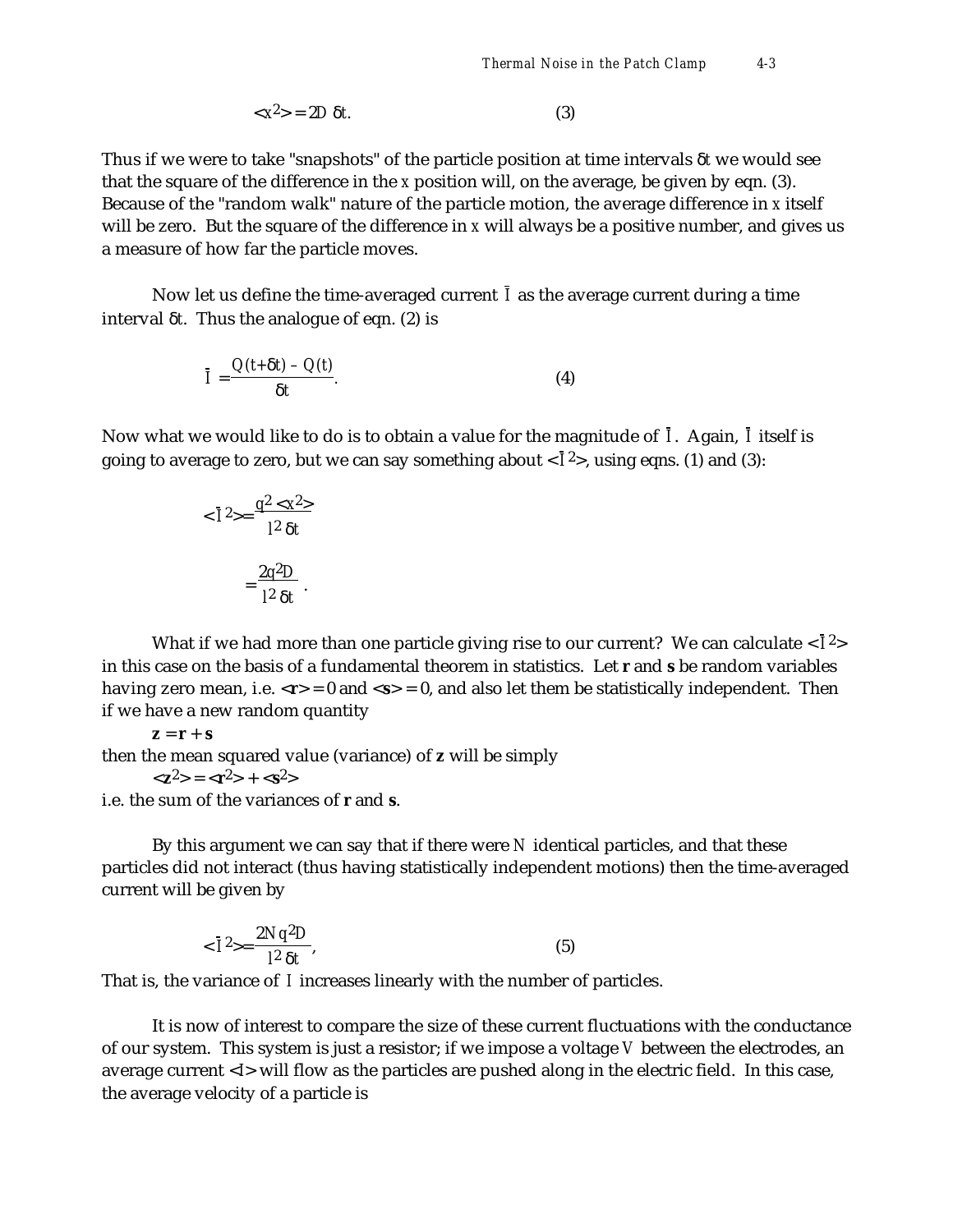$$
\frac{d\langle x \rangle}{dt} = \text{mobility} \times \text{force}
$$

$$
= \frac{D}{kT} \frac{Vq}{l}.
$$

The average current is then given by, using eqns. (1) and (2),

$$
\langle I \rangle = \frac{Nq^2DV}{l^2kT},
$$

which means that we can write the conductance  $g = \langle I \rangle / V$  of the system as

$$
g = \frac{Nq^2D}{l^2kT}.
$$
 (6)

This formula is interesting because of its striking similarity to eqn. (5). Since our model of our system is quite general--it can represent a resistor, or an ionic solution, or the leakage pathway in a pipette-membrane seal--we can say that for any system of this sort the current fluctuations will be related to the conductance according to

$$
\langle \bar{1}^2 \rangle = \frac{2kTg}{t} \tag{7}
$$

This is a variant of the formula derived by Nyquist in the 1920s to explain the electrical noise measured by his contemporary, Johnson, in a resistor. It is commonly called "Johnson noise".

#### **SPECTRAL DENSITY**

In actual experiments the time scale of a current measurement is determined by a filter. We use "low-pass" filters which pass all frequencies up to a "cutoff" or "corner" frequency value *f*c. The relationship between corner frequency and t is, for the purposes of the present discussion,

$$
t = 1/2f_{\rm c}
$$

This means that if we use a filter with  $f_c = 1$  kHz, it is roughly equivalent to making measurements on the time scale of 0.5 ms.

We can now rewrite (7) as

$$
\langle \bar{I}^2 \rangle = 4kTgf_c.
$$

Further, we can define a quantity *S*, the spectral density, such that

$$
\langle \bar{I}^2 \rangle = S f_c.
$$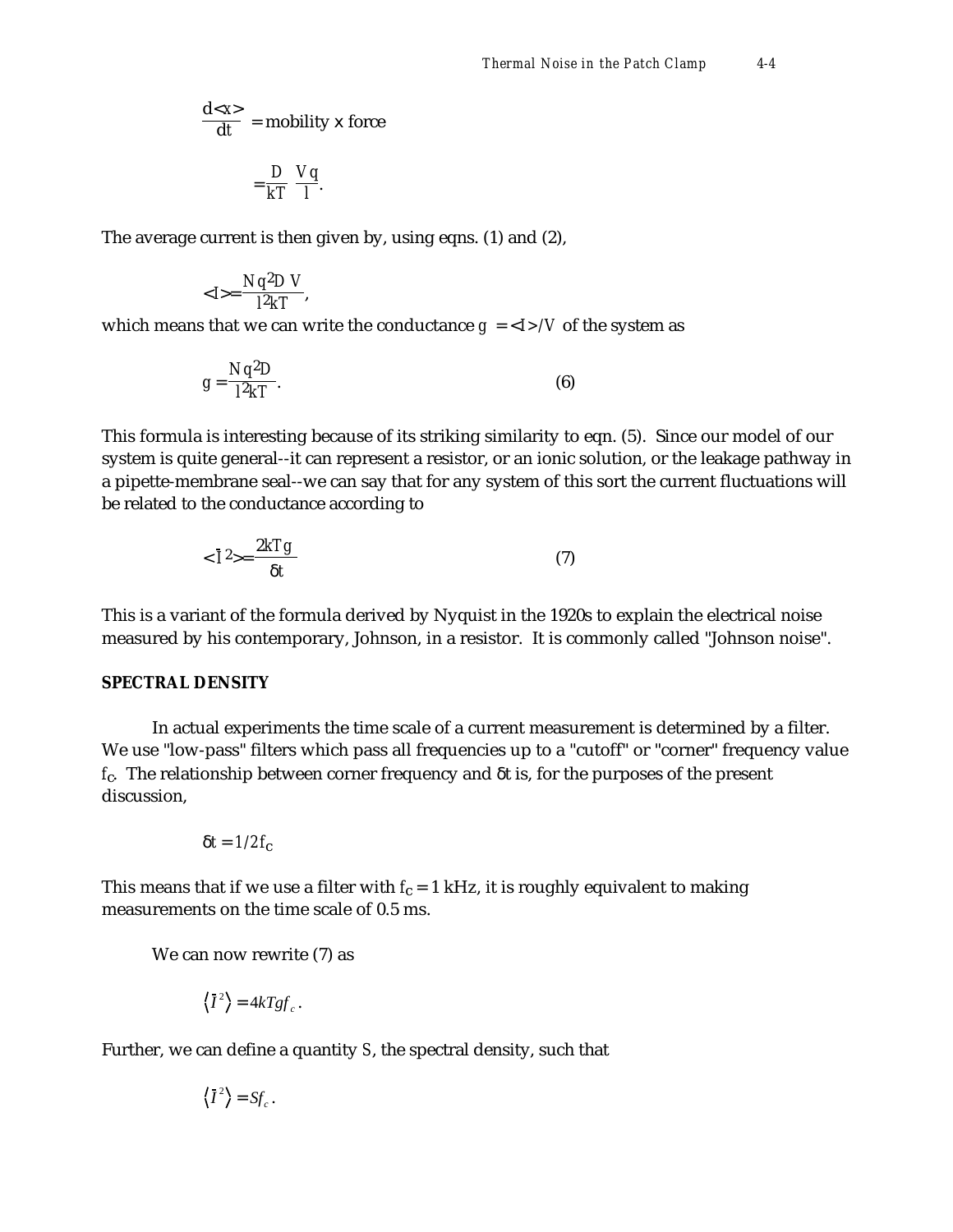S has units of Amperes<sup>2</sup> per Hertz, and is given by

$$
S = 4kTg \tag{8}
$$

This is the spectral density of the current in a conductance *g*.

## **NOISE SOURCES IN THE PATCH CLAMP**

Now we can turn to thinking about actual noise sources in the patch clamp situation. How do we work from a value of the spectral density to a measurable quantity? First we compute the noise variance, based on the corner frequency *f<sub>c</sub>* of the filtering in the recording system. Then we can take the square root of the variance to obtain the standard deviation  $_{\, {\bf i}}$  of the random current. This is also called the "rms" current, which means the "square root of the mean of the square" of the current. This is the sort of quantity measured by an rms voltmeter, for example.

The other main result that we must keep in mind is the idea that if you have independent random values, the variance of the sum of these is equal to the sum of the variances. In practice this is an important rule because if we have several noise sources in a circuit, all of which contribute, say, to a fluctuating current, the variance of the total current can be computed and then we can take the square root as above to get to the measurable value.

## **VOLTAGE NOISE IN A RESISTOR**

Equation (8) says that the random current in a resistor will inversely with the resistance (and proportionately to its conductance). This is the opposite of what you would expect if you ever made voltage recordings with high-resistance microelectrodes. It is well known that there is more noise with higher-resistance electrodes than with low-resistance ones. The resolution of this paradox comes from the distinction between current noise and voltage noise. To introduce this distinction let us make an artificial representation for a resistor. We represent it as a noiseless resistor (e.g. one cooled to near absolute zero temperature) and then represent the randomly-moving charge carriers by a little current generator that makes the random current *i*n.



If we were to connect this thing to a current-to-voltage (I-V) converter which keeps the voltage across the resistor at zero, the I-V converter will measure *i*n. If instead we connect a voltmeter across this thing, and this voltmeter draws no current into itself, all of *i*n will flow through the resistor and we will measure a voltage

$$
v_{n} = R i_{n} \tag{9}
$$

Now what is the variance of  $v_n$ ? If  $v_n$  fluctuates around zero (which we will assume) then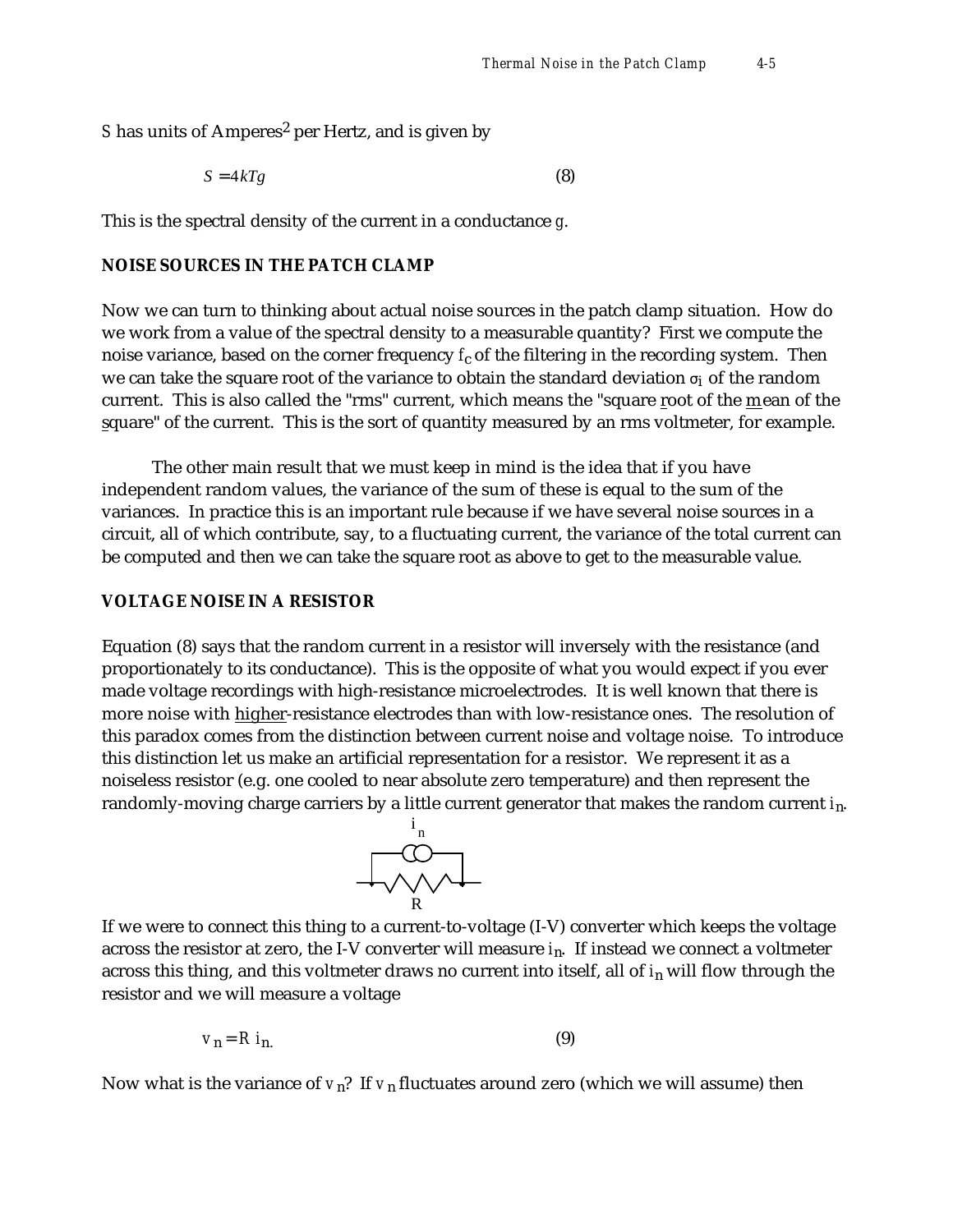$$
\left\langle v_n^2 \right\rangle = \left\langle \left(Ri_n\right)^2 \right\rangle
$$

$$
= R^2 \left\langle i_n^2 \right\rangle
$$

i.e.

$$
\mathbf{v}^2 = \mathbf{R}^2 \quad \mathbf{i}^2 \tag{10}
$$

Since  $\mathrm{i}^2$  is proportional to  $1/R$ , we find that  $\mathrm{v}^2$  is proportional to  $R$ .

### **NOISE SOURCES IN PATCH RECORDING**

1. The seal resistance. This is like a shunt conductance at the input to the I-V converter. We have already worked out this noise. Suppose we have the rather low resistance of  $1 \text{ G}$ . This will result in a noise current, assuming  $f_c = 1$  kHz, having the standard deviation

$$
i = \sqrt{4kTf_c/R}
$$

Since 4kT  $\,$  1.6 x 10<sup>-20</sup> joule, one gets  $\,$   $_{\rm i}$   $\,$  0.13 pA. This noise source alone would be enough to prevent you from seeing channel events smaller than about 1 pA at this filter setting.

2. The feedback resistor. The resistor in the current-to-voltage converter also has current noise. Due to the action of the amplifier, the output voltage is proportional to the total current flowing through the resistor, which in this case is the sum of *I*in and *i*n.



Thus the noise current in the feedback resistor makes the same sort of contribution to the total variance as a shunt resistance connected to the input. Although this is not usually the main noise source in patch recording, some patch clamp designs now use a capacitor (which is essentially noiseless) instead of a resistor as the feedback element in the I-V converter.

3. Dielectric relaxation in the pipette glass. Here is a remarkable noise source. Earlier we considered that the physical origin of electrical noise in a conducting medium is the random motion of the charged particles that carry current. In glass there are trapped ions which however can change their positions by a limited extent and on a fairly slow time scale, on the order of 1 ms. The thermal motion of these ions in the glass wall of a pipette induces a considerable noise current flow. If the pipette is made from "soft" glass which has a high density of mobile ions, the induced current can be a noise source that is much larger than the other sources mentioned here. The coupling of the ion motion to current in the pipette can be reduced by coating the